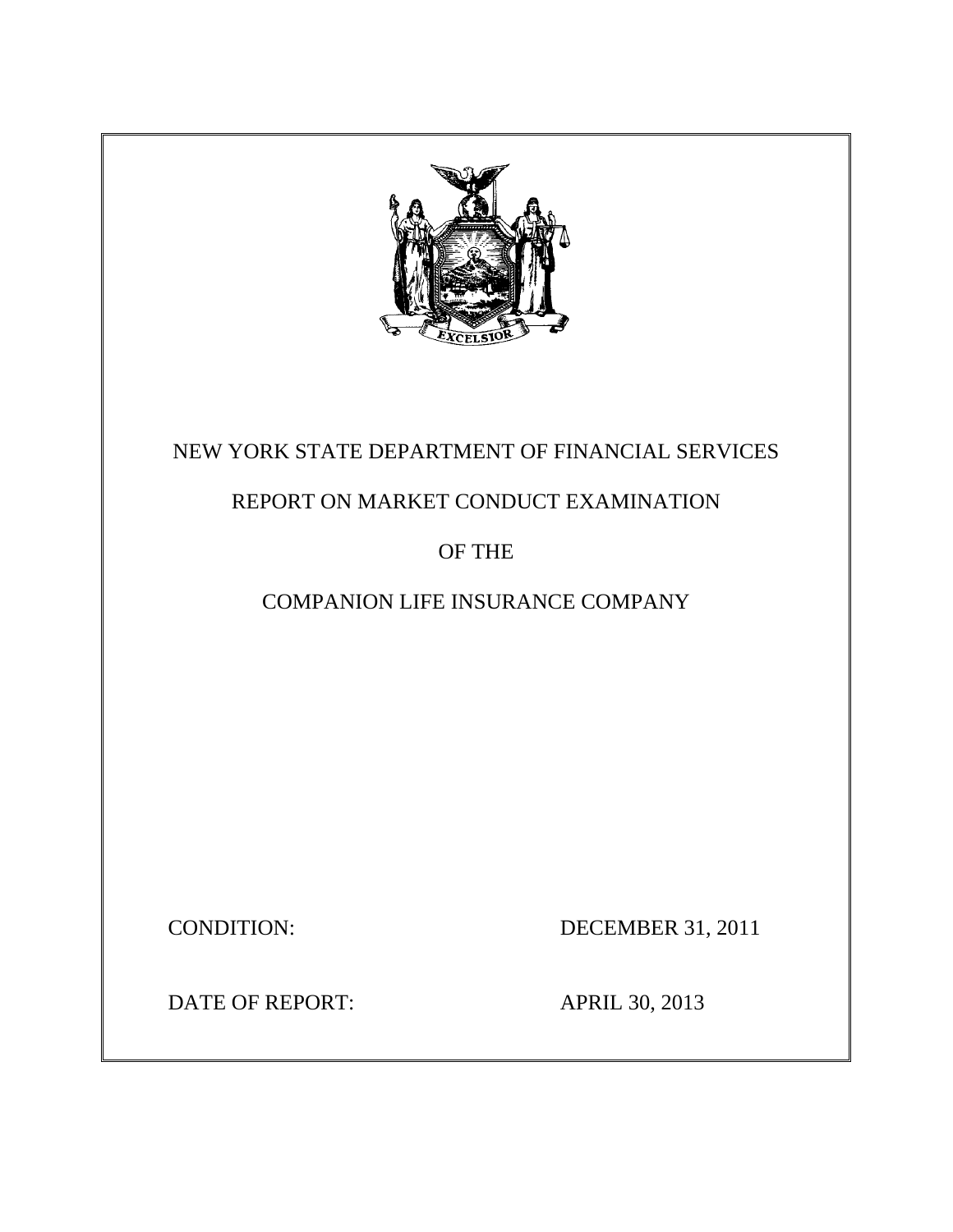## NEW YORK STATE DEPARTMENT OF FINANCIAL SERVICES

## REPORT ON MARKET CONDUCT EXAMINATION

# OF THE

# COMPANION LIFE INSURANCE COMPANY

# AS OF

## DECEMBER 31, 2011

DATE OF REPORT: APRIL 30, 2013

EXAMINER: IJEOMA NDIKA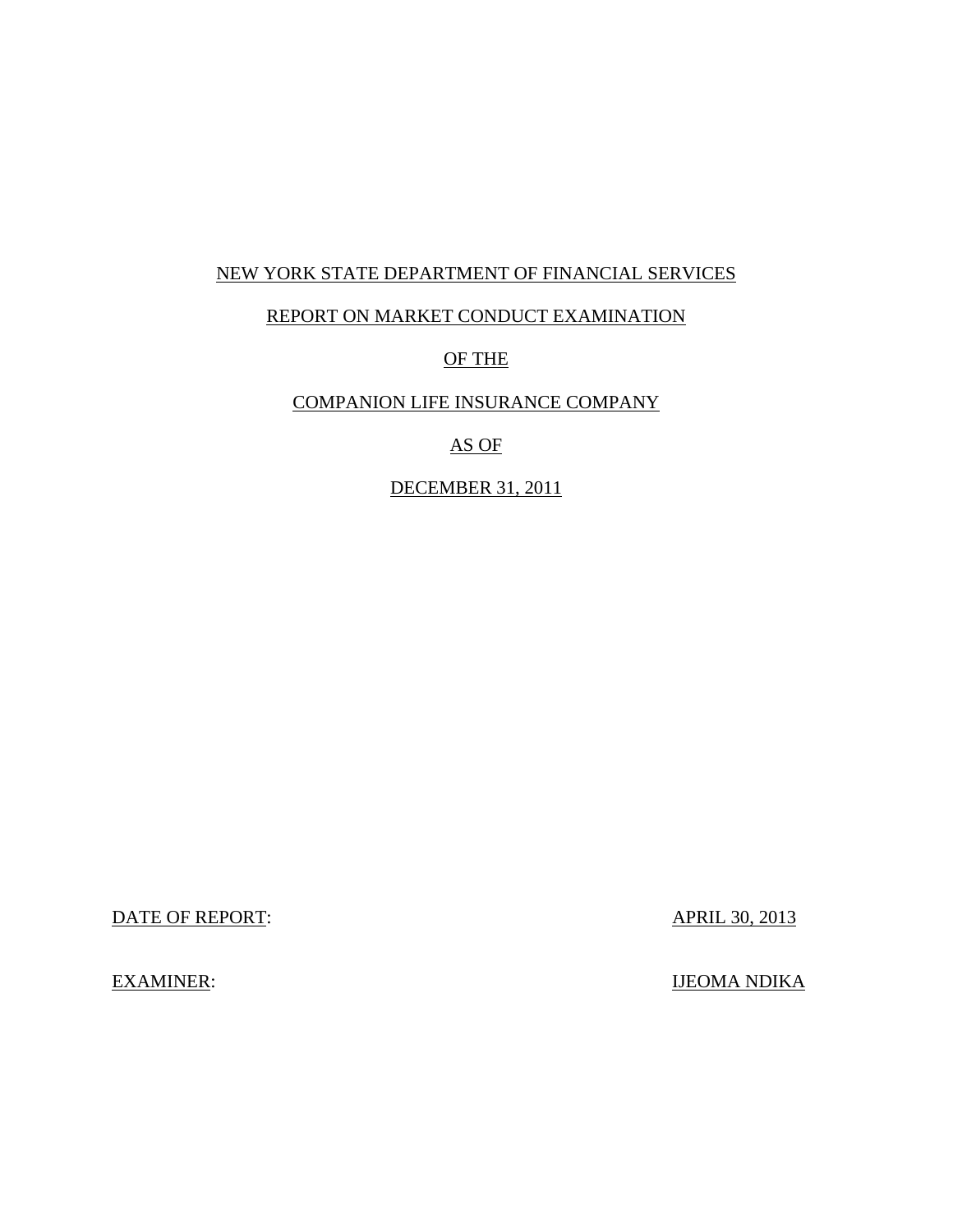# TABLE OF CONTENTS

| ITEM |                                      | PAGE NO.       |
|------|--------------------------------------|----------------|
| 1.   | Executive summary                    | $\overline{2}$ |
| 2.   | Scope of examination                 | 3              |
| 3.   | <b>Description of Company</b>        | $\overline{4}$ |
|      | A. History                           | $\overline{4}$ |
|      | B. Territory and plan of operation   | $\overline{4}$ |
| 4.   | Market conduct activities            | 5              |
|      | A. Advertising and sales activities  | 5              |
|      | B. Underwriting and policy forms     | 7              |
|      | C. Treatment of policyholders        | 8              |
| 5.   | Prior report summary and conclusions | 10             |
| 6.   | Summary and conclusions              | 16             |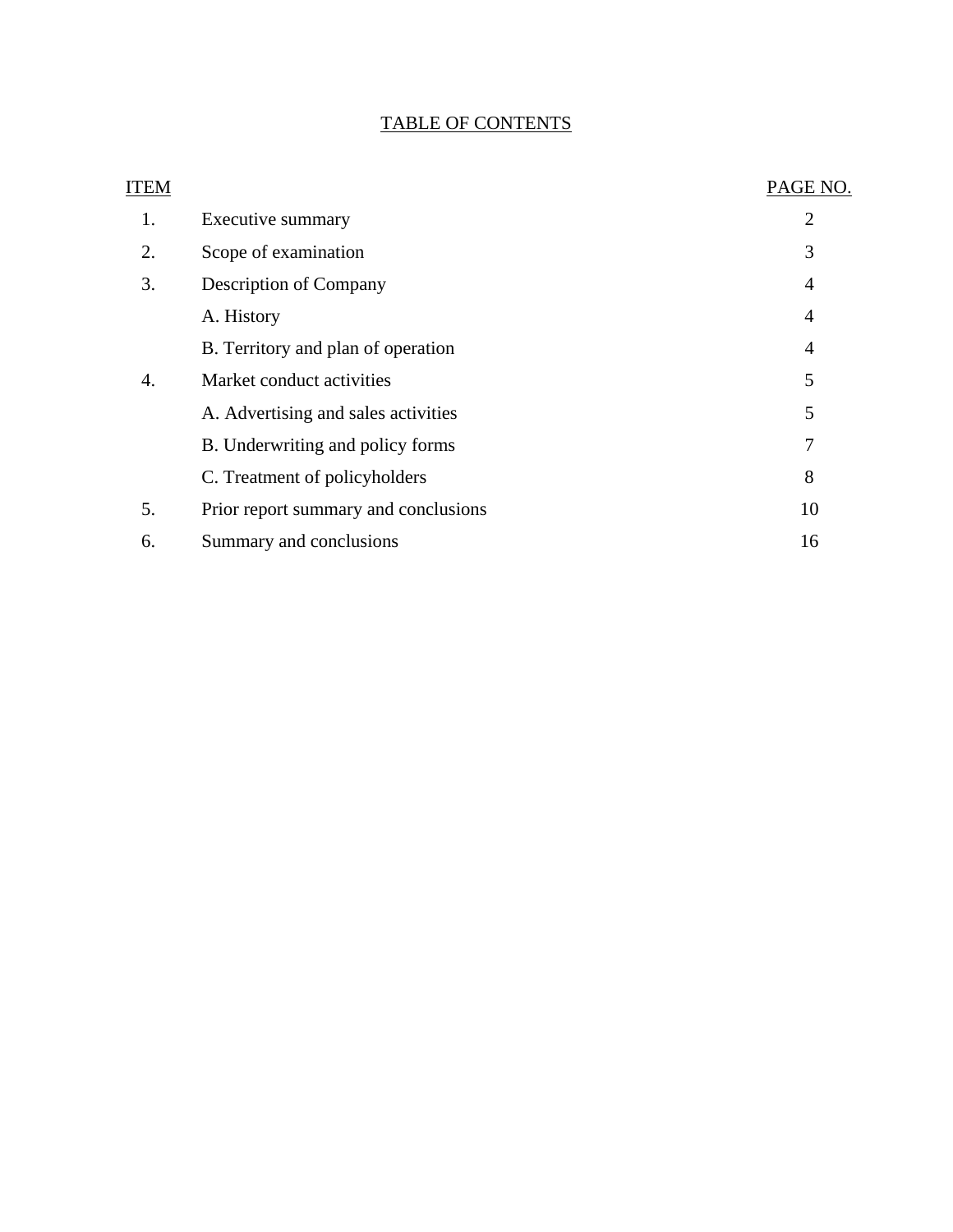

Andrew M. Cuomo Anthony J. Albanese Governor **Acting Superintendent Acting Superintendent** 

March 4, 2015

Honorable Anthony J. Albanese Acting Superintendent of Financial Services New York, New York 10004

Sir:

In accordance with instructions contained in Appointment No. 31006, dated May 8, 2013 and annexed hereto, an examination has been made into the condition and affairs of Companion Life Insurance Company, hereinafter referred to as "the Company," at its home office located at 888 Veterans Memorial Highway, Suite 515, Hauppauge, New York, 11788.

Wherever "Department" appears in this report, it refers to the New York State Department of Financial Services.

The report indicating the results of this examination is respectfully submitted.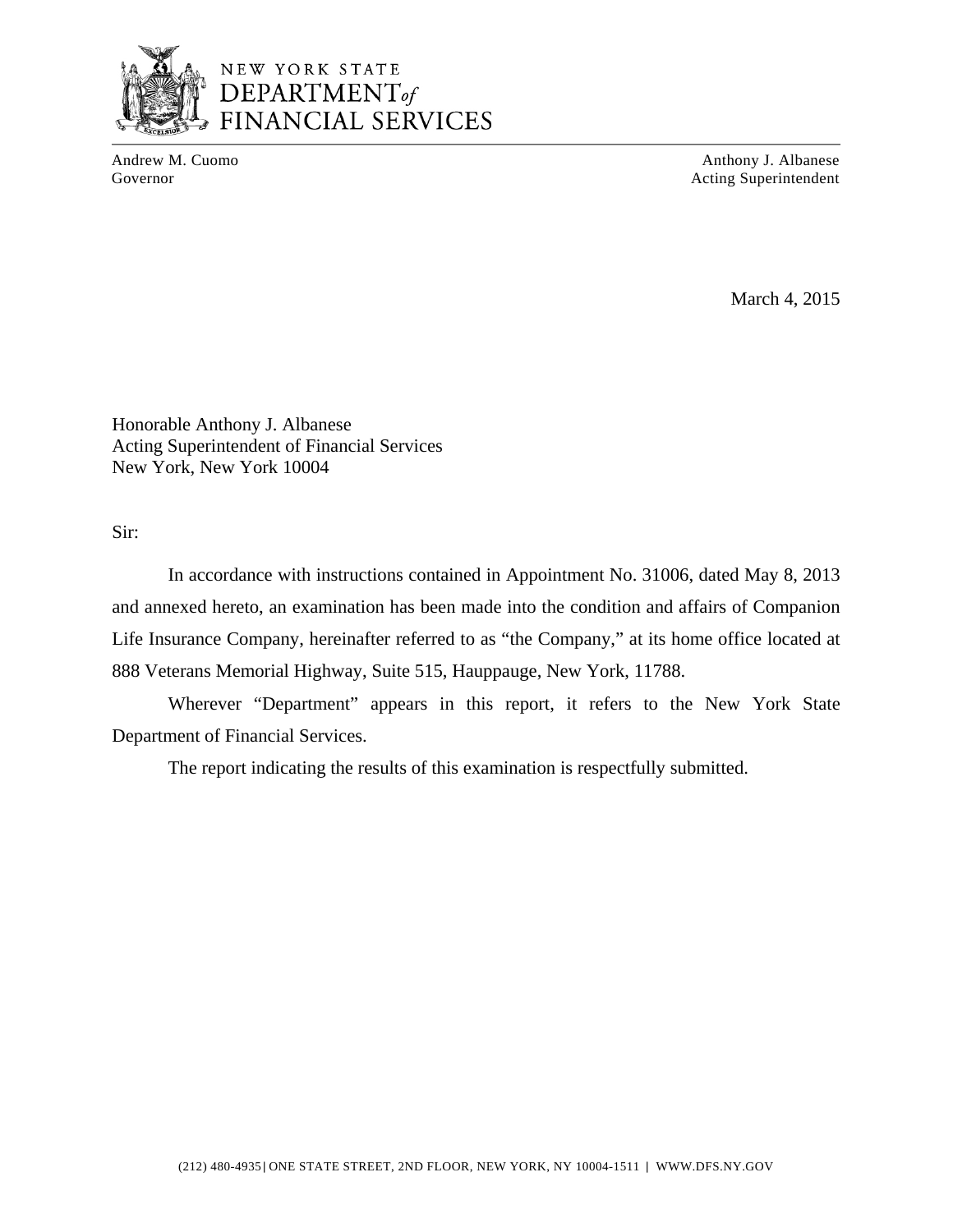#### 1. EXECUTIVE SUMMARY

<span id="page-4-0"></span>The material findings and violations contained in this report are summarized below.

- The Company violated several sections of Department Regulation No. 60.
- The Company violated Section 3204(d) of the New York Insurance Law when the Company failed to obtain the written consent from the applicants when alterations were made to the applications after the issuance of the term life policies.
- The Company violated Section  $4223(k)(1)$  of the New York Insurance Law by failing to disclose the death benefit on the annual statement sent to certain contract holders.
- The Company violated Section 3211(b)(2) of the New York Insurance Law having premium due notices that lack the language " except as to the right to any cash surrender or nonforfeiture benefit".
- The Company violated Section 86.4(d) of Department Regulation No. 95 by not placing the fraud warning statement immediately above the space provided for signature of the person executing the claim.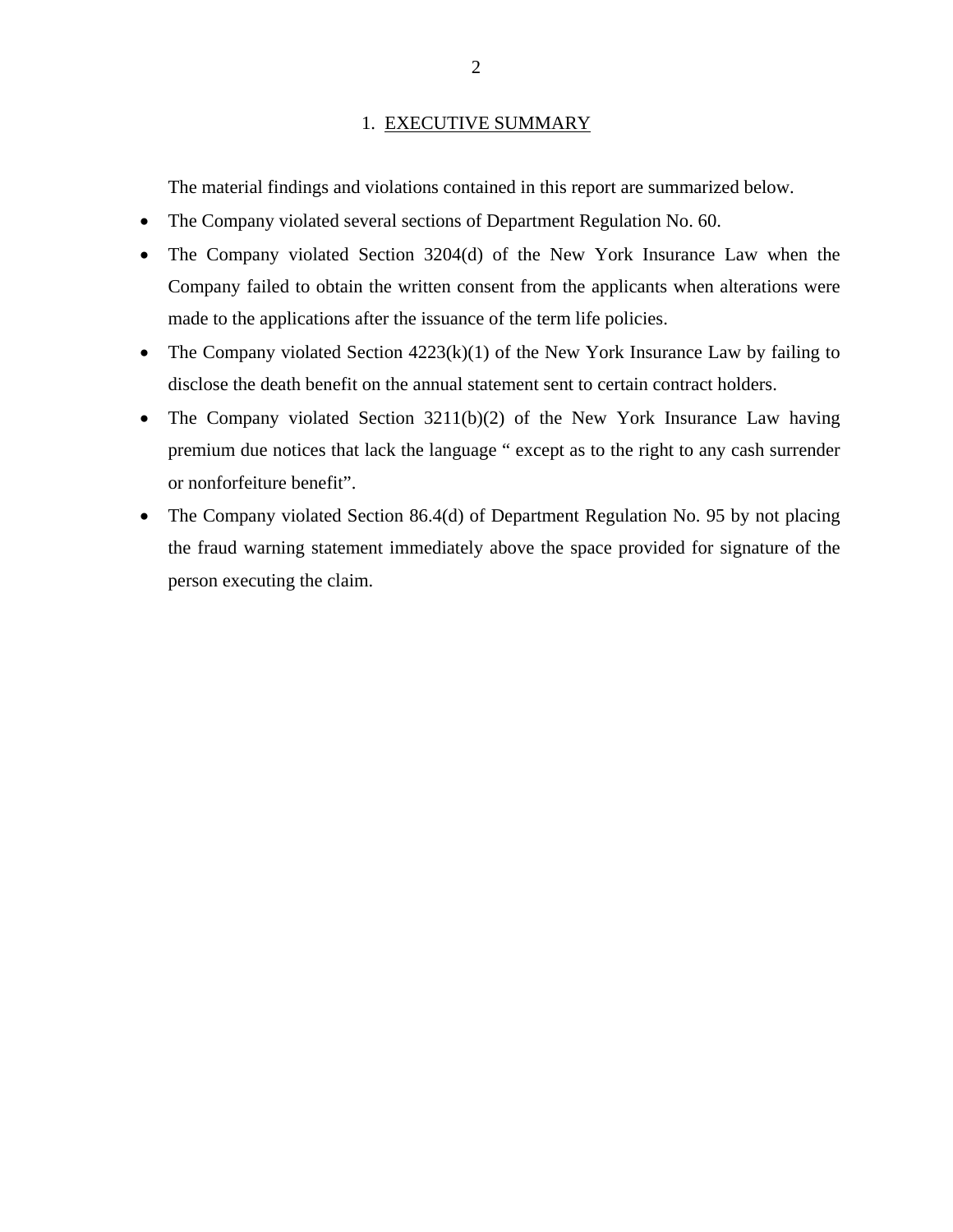#### 2. SCOPE OF EXAMINATION

<span id="page-5-0"></span>This examination covers the period from January 1, 2008 through December 31, 2011. As necessary, the examiner reviewed matters occurring subsequent to December 31, 2011 but prior to the date of this report (i.e., the completion date of the examination).

The examination comprised a review of market conduct activities and utilized the National Association of Insurance Commissioners' Market Regulations Handbook or such other examination procedures, as deemed appropriate, in such review.

The examiner reviewed the corrective actions taken by the Company with respect to the violations and recommendations contained in the prior market conduct report on examination. The results of the examiner's review are contained in item 5 of this report.

This report on examination is confined to comments on matters which involve departure from laws, regulations or rules, or which require explanation or description.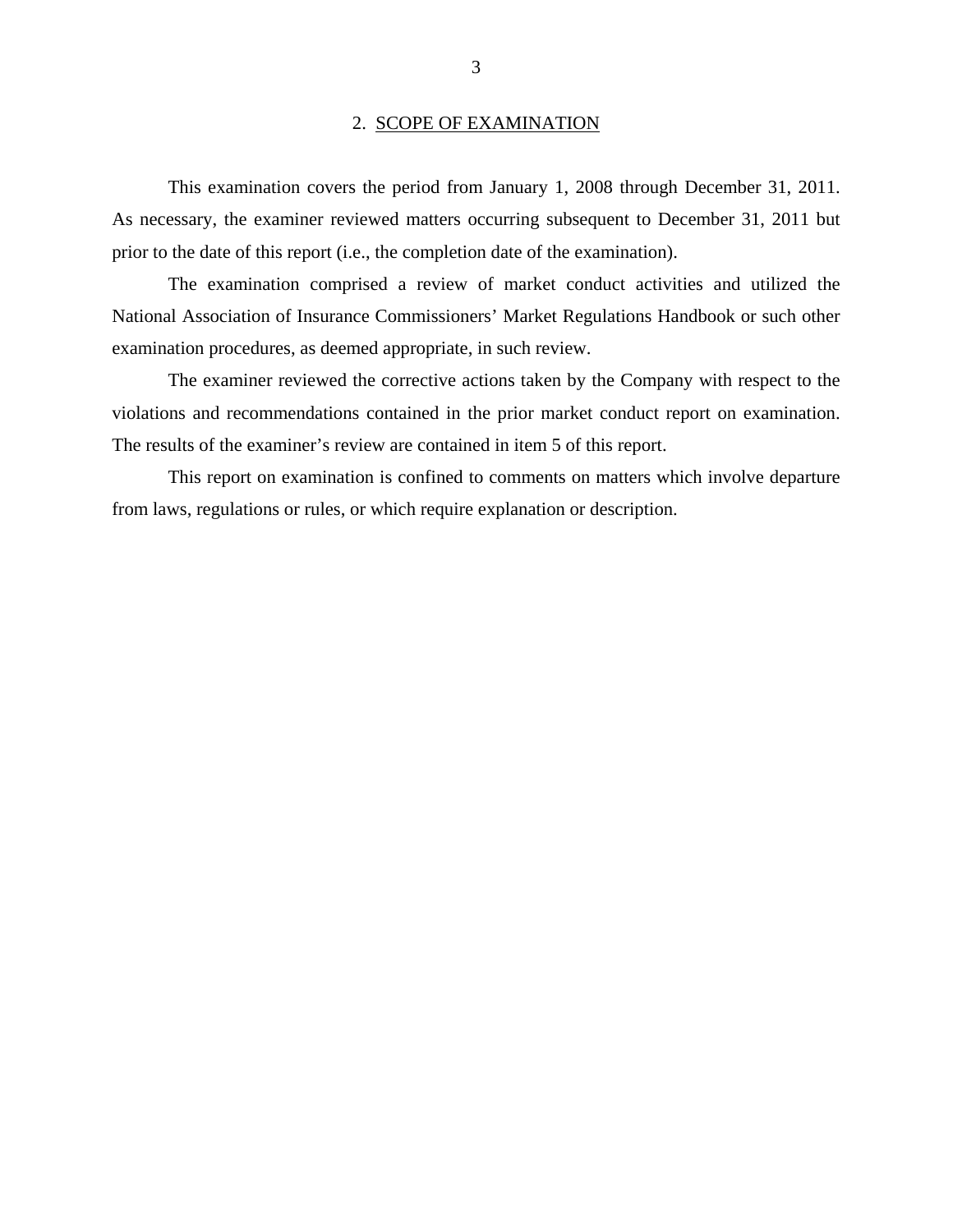#### 3. DESCRIPTION OF COMPANY

#### <span id="page-6-0"></span>A. History

The Company was incorporated as a stock life insurance company under the laws of New York on June 3, 1949, was licensed on July 1, 1949 and commenced business on July 18, 1949.

#### B. Territory and Plan of Operation

The Company is authorized to write life insurance, annuities and accident and health insurance as defined in paragraphs 1, 2 and 3 of Section 1113(a) of the New York Insurance Law.

from New York. Policies are written on a participating and non-participating basis. The Company is licensed to transact business in three states, namely Connecticut, New Jersey and New York. In 2011, 98.2% of life premiums, 99.3% of accident and health premiums, 97.6% of annuity considerations and 100.0% of deposit type funds were received

The Company writes term life, universal life, group life, individual fixed and deferred annuities, group annuities and group variable annuities. The Company targets the middle market consumer and owners of small businesses. Products are sold primarily through a network of Mutual of Omaha ("Mutual") career agents, direct mail, stockbrokers, financial planners and banks. As of December 31, 2011, Mutual had 1,773 independent contract agents managed by 199 employee field managers. The Company had 138 agents in New York that were managed by 15 field managers. There are nine sales offices in New York as of December 31, 2011.

Premiums and annuity considerations increased by \$1,222,000 (1.6%) in 2011, primarily due to strong sales and persistency of ordinary life products and strong group retirement plan sales.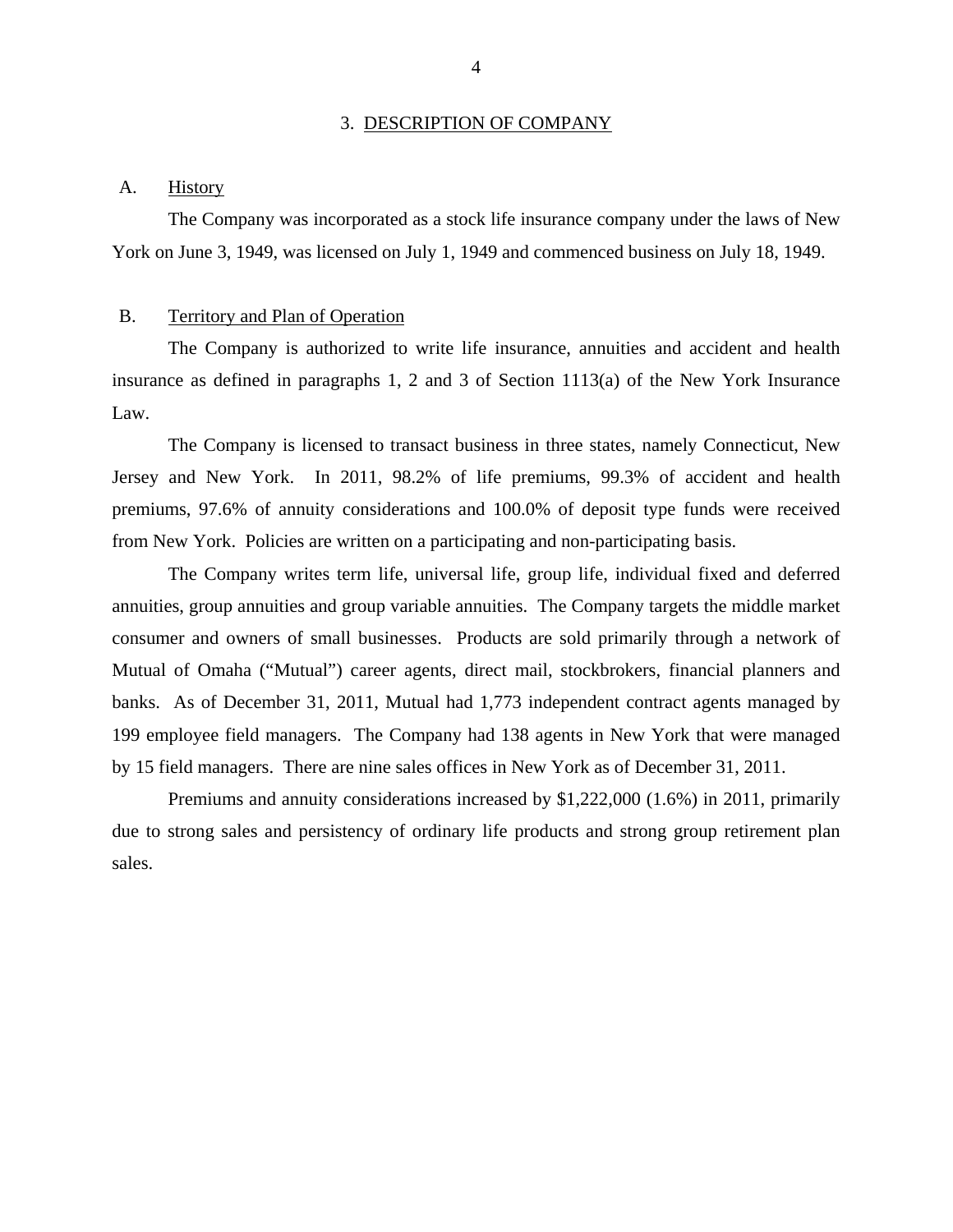#### 4. MARKET CONDUCT ACTIVITIES

<span id="page-7-0"></span>The examiner reviewed various elements of the Company's market conduct activities affecting policyholders, claimants, and beneficiaries to determine compliance with applicable statutes and regulations and the operating rules of the Company.

#### A. Advertising and Sales Activities

The examiner reviewed a sample of the Company's advertising files and the sales activities of the agency force including trade practices, solicitation and the replacement of insurance policies.

Section 51.6(b) of Department Regulation No. 60 states, in part:

"Where a replacement has occurred or is likely to occur, the insurer replacing the life insurance policy or annuity contract shall . . .

(4) Within ten days of receipt of the application furnish to the insurer whose coverage is being replaced a copy of any proposal, including the sales material used in the sale of the proposed life insurance policy or annuity contract, and the completed "Disclosure Statement" . . .

(7) Where the required forms are not received with the application, or if the forms do not meet the requirements of this Part or are not accurate, within ten days from the date of receipt of the application either have any deficiencies corrected or reject the application and so notify the applicant of such rejection and the reason therefor . . .

(9) In the event the life insurance policy or annuity contract issued differs from the life insurance policy or annuity contract applied for, ensure that the requirements of this Part are met with respect to the information relating to the life insurance policy or annuity contract as issued, including but not limited to the revised "Disclosure Statement," any revised or additional sales material used and acknowledgement by the applicant of receipt of such revised material."

Section 51.7(b) of Department Regulation No. 60 states:

"No insurer, agent, broker, representative, officer, or employee of an insurer or any other licensee of this Department shall fail to comply with or engage in other practices that would prevent the orderly working of this Part in accomplishing its intended purpose in the protection of policyholders and contract holders. Any person failing to comply with this Part, or engaging in other practices that would prevent the orderly working of this Part, shall be subject to penalties under the Insurance Law of the State of New York, which may include, but shall not be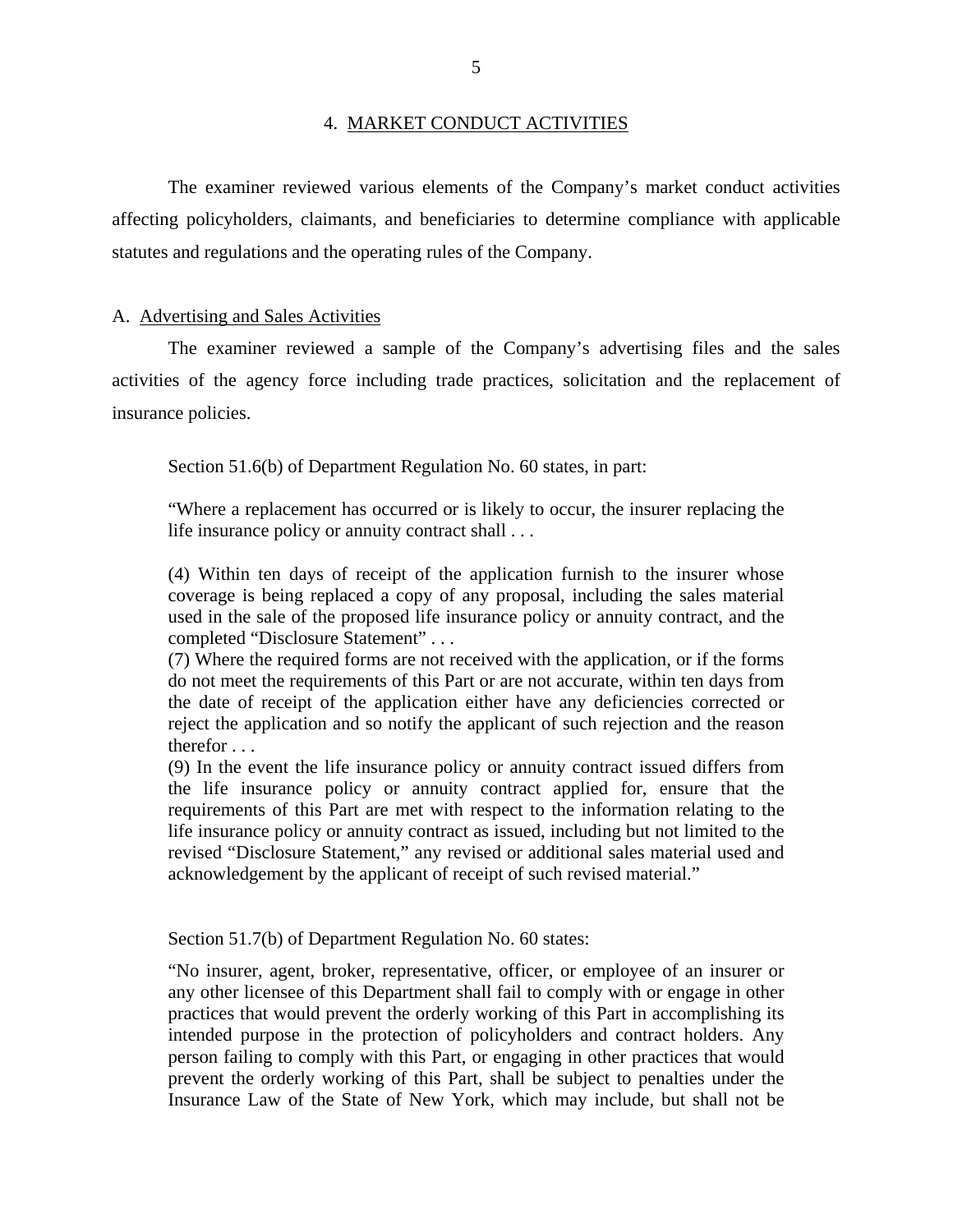limited to, monetary restitution, restoration of policies or contracts, removal of directors or officers, suspension or revocation of agent's, broker's or company's licenses and monetary fines."

The examiner selected a sample of 30 external life replacements out of a population of 584 replaced life policies and a sample of 13 external and 2 internal annuity replacements out of a population of 84 replaced annuity contracts for review.

The examiner noted that in three annuity replacements and six life replacements (20%), the Company failed to present to the applicant the Important Notice and/or the Disclosure Statement prior to the date that the application was signed. The appropriate timing of the events and the receipt of replacement documentation, which occur prior to the ultimate replacement of a policy, are crucial to the assurance that an applicant was able to make an informed decision prior to their signing an application. In these nine instances the Company did not conform to the proper sequence of events.

The Company violated Section 51.7(b) of Department Regulation No. 60 by failing to comply with the orderly working of this Regulation in accomplishing its intended purpose in the protection of policyholders and contract holders when they did not conform to the proper sequence of events.

In three external life replacements (6.7%), the Company failed to furnish the insurer whose coverage was being replaced, with a completed Disclosure Statement and a copy of any proposal including the sales materials used in the sale, within ten days of receipt of the application.

The Company violated Section 51.6(b)(4) of Department Regulation No. 60 by failing to furnish the insurer whose coverage was being replaced, with a completed Disclosure Statement and a copy of any proposal, including the sales materials used in the sale of the proposed life insurance policy or annuity contract, within ten days of receipt of the application. A similar violation appeared in the prior report on examination.

In six instances (13.3%) where the required forms did not meet the requirements of the Regulation, such as the value of the existing annuity was omitted from the Disclosure Statement or the agent failed to complete Part C of the Disclosure Statement, or all the required forms were not received, the Company did not have the deficiencies corrected or else reject the application within ten days from the date of receipt of the application.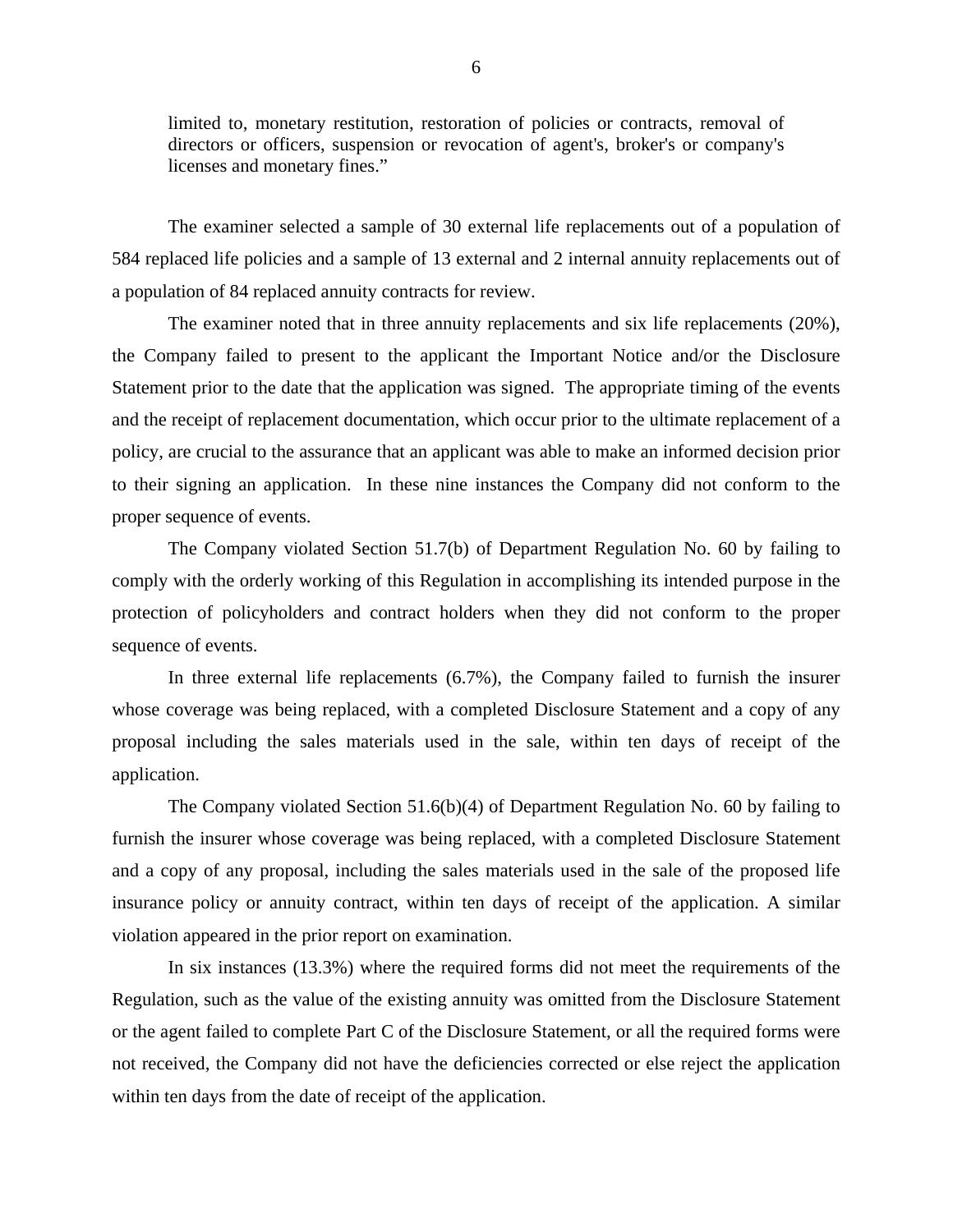<span id="page-9-0"></span>The Company violated Section  $51.6(b)(7)$  of Department Regulation No. 60, in cases where the required forms did not meet the requirements of the Regulation or were not accurate and the Company failed to, within ten days from the date of receipt of the application, either have the deficiencies corrected or reject the application and so notify the applicant of such rejection and the reason for such rejection.

The review also revealed that in 13 instances (28.9%) where the policy was issued other than as applied for, in that either the face amount, rider and/or premium amount, annuity account value, and/or surrender value were revised, the Company failed to send the applicant a revised Disclosure Statement.

The Company violated Section 51.6(b)(9) of Department Regulation No. 60 by failing to send the applicant a revised "Disclosure Statement" when the policy was issued other than as applied for. A similar violation appeared in the prior report.

#### B. Underwriting and Policy Forms

The examiner reviewed a sample of new underwriting files, both issued and declined, and the applicable policy forms.

#### Section 3204(d) of the New York Insurance Law states:

"No insertion in or other alterations of any written application for any such policy or contract shall be made by any person other than the applicant without his written consent, except that insertions may be made by the insurer for administrative purposes only in such manner as to indicate clearly that the insertions are not to be ascribed to the applicant."

The examiner reviewed 38 standard and substandard issued term life policies. In 26 instances, the Company made alterations to the applications and delivered application amendments to applicants because of changes in the premium rate or face amount on the applications. In three (11.5%) of the 26 instances, the Company issued term life policies without first obtaining the applicant's written consent for the premium rate or face amount alterations made to the applications.

 applications after the issuance of term life policies. The Company violated Section 3204(d) of the New York Insurance Law when the Company failed to obtain written consent from the applicants when alterations were made to the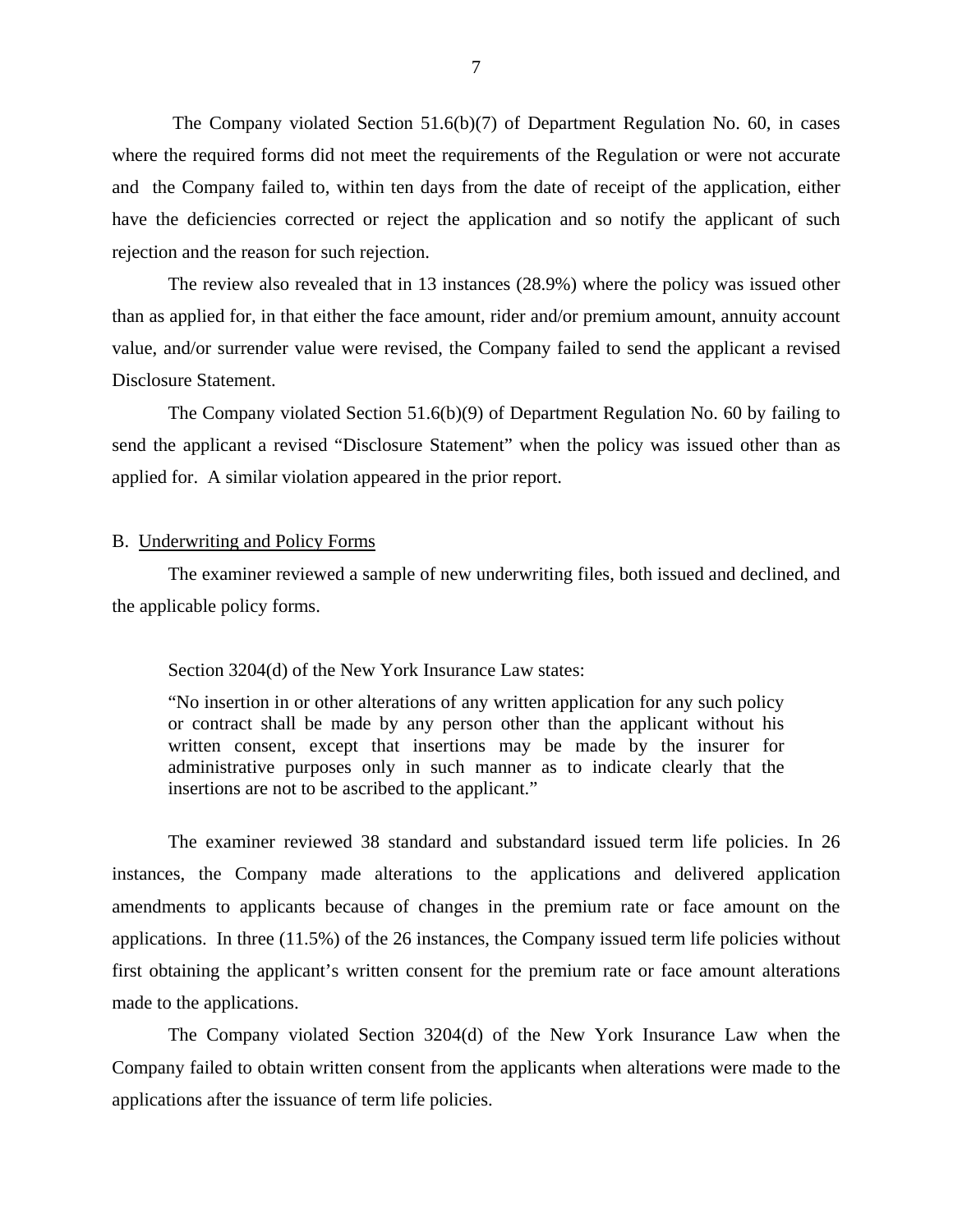#### <span id="page-10-0"></span>C. Treatment of Policyholders

The examiner reviewed a sample of various types of claims, surrenders, changes and lapses. The examiner also reviewed the various controls involved, checked the accuracy of the computations and traced the accounting data to the books of account.

Section  $4223(k)(1)$  of the New York Insurance Law states, in part:

"At least once in each contract year, the company shall mail to each holder of a contract subject to this section under which benefit payments have not yet commenced a statement as of a date during such year as to any paid-up annuity benefit or the amount available under each account to provide a paid-up annuity benefit, any cash surrender benefit and any death benefit, under the contract. . . ."

The examiner reviewed ten annuity contract annual statements for the years ended 2011 and 2012, five from the new business system, CAPSIL ("CAP"), and five from the Life Master File system ("LMF"). The review revealed that the Company did not include the death benefit amount on the five annuity contract annual statements for all five policies on the LMF system.

The Company violated Section 4223(k)(1) of the New York Insurance Law by failing to disclose the death benefit on the annual statements sent to certain contract holders. The Company did however initiate corrective actions once notified of the error.

Section 86.4(d) of Department Regulation No. 95 states, in part:

"The warning statements required by subdivisions (a) . . . of this section shall be placed immediately above the space provided for the signature of the person executing the application or claim form and shall be printed in type which will produce a warning statement of conspicuous size . . . "

The review of the Company's death benefit claim form revealed that the form did not have the required fraud warning statement placed immediately above the space provided for the signature of the person executing the claim form. Instead, the space provided for the signature was several paragraphs below the required fraud warning statement.

The Company violated Section 86.4(d) of Department Regulation No. 95 by not placing the fraud warning statement immediately above the space provided for signature of the person executing the claim.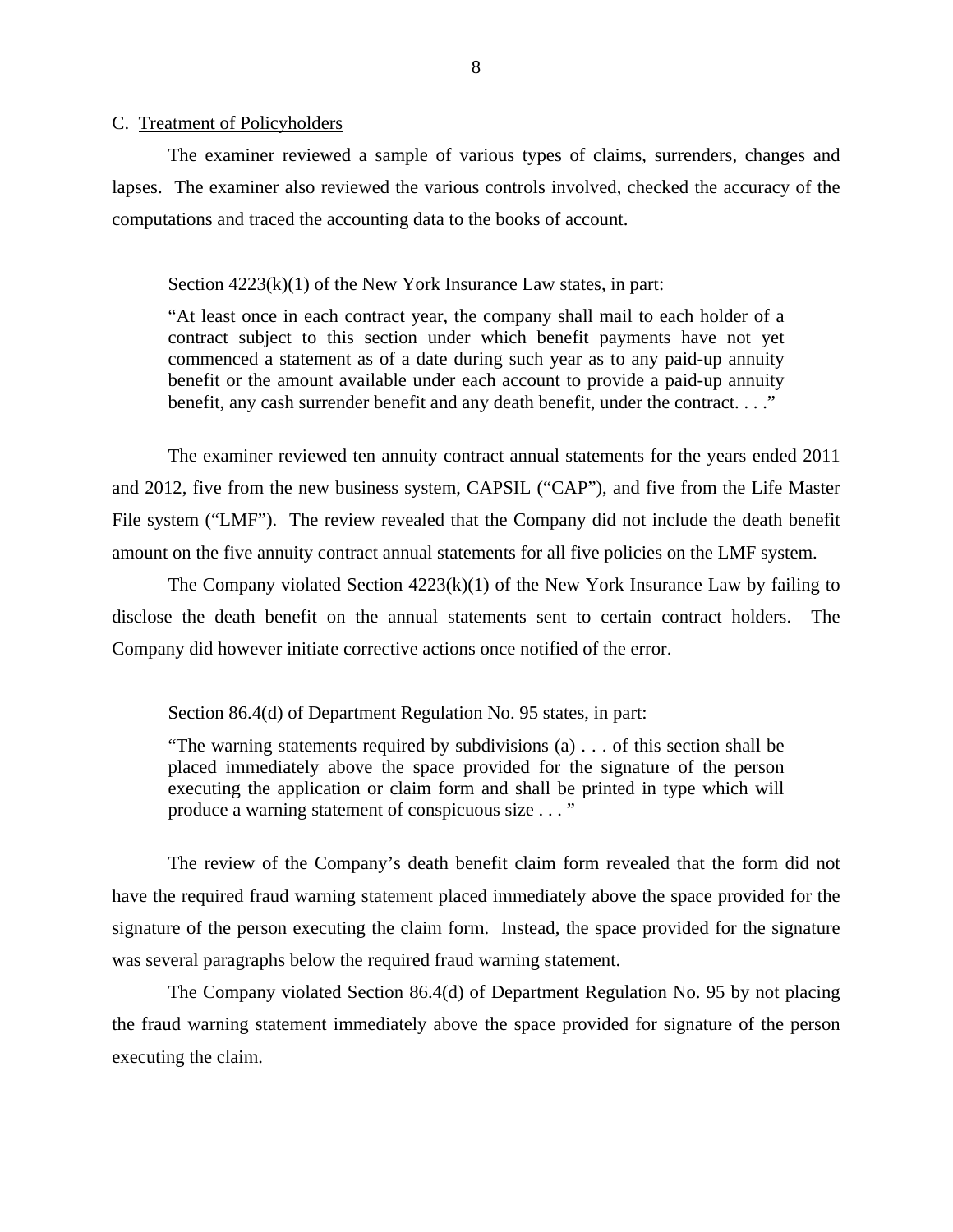The review of claim forms further revealed that the claim form had the "Mutual of Omaha Companion of New York," logo printed on the forms. The Company is not identified as the insurer anywhere on these forms.

The examiner recommends that the Company be clearly identified as the insurer on the Company's claim forms.

Section 3211 of the New York Insurance Law states, in part:

"(b) The notice required by paragraph one of subsection (a) hereof shall  $\dots$ 

(2) state the amount of such payment, the date when due, the place where and the person to whom it is payable; and shall also state that unless such payment is made on or before the date when due or within the specified grace period thereafter, the policy shall terminate or lapse except as to the right to any cash surrender value or nonforfeiture benefit."

The examiner's review of a sample of 24 lapsed policies revealed that 12 (50%) life insurance premium due notices did not include the required language stating, "except as to the right to any cash surrender value or nonforfeiture benefit."

The Company violated Section 3211(b)(2) of the New York Insurance Law by disseminating premium due notices that failed to contain the required language that the policy shall terminate or lapse "except as to the right to any cash surrender or nonforfeiture benefit".

The examiner's review also revealed that premium due notices were not conspicuously dated in a consistent area on all premium due notices.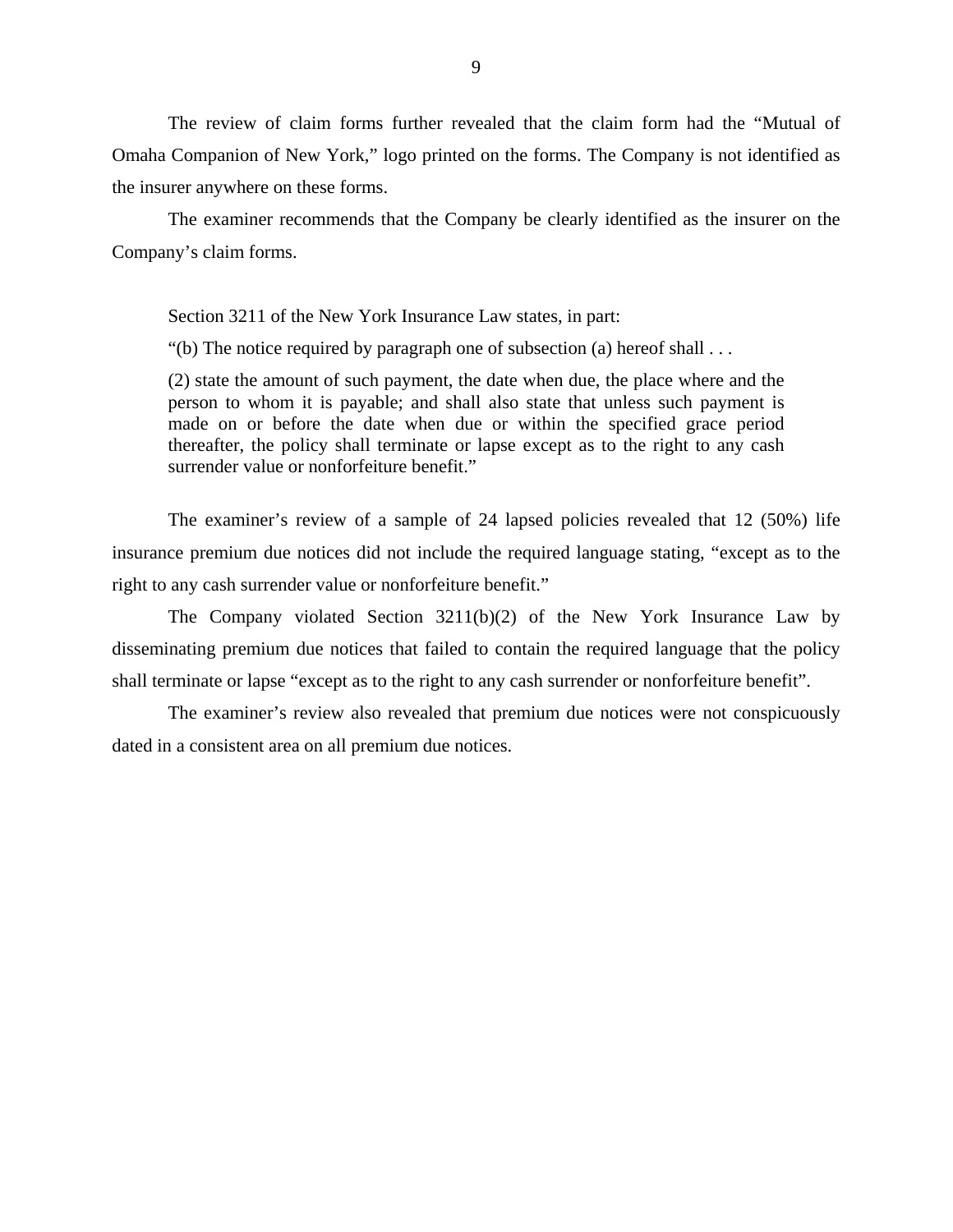#### 5. PRIOR REPORT SUMMARY AND CONCLUSIONS

<span id="page-12-0"></span>Following are the violations contained in the prior report on examination and the subsequent actions taken by the Company in response to each citation:

#### Item Description

A The Company violated Sections  $219.4(a)(1)$ ,  $219.4(f)$  and  $219.4(i)$  of Department Regulation No. 34-A and Sections 41.3(a) and 41.3(b) of Department Regulation No. 143 by not providing complete benefit descriptions in several marketing and advertising pieces utilized during the examination period.

The Company corrected and subsequently discontinued the advertising pieces.

B The Company violated Section 51.6(b)(4) of Department Regulation No. 60 in the cases where it failed to furnish the replaced insurer whose coverage was being replaced, with a completed Disclosure Statement and/or a copy of the sales materials used in the sale within 10 days of receipt of the application. A similar violation appeared in the prior report on examination.

> The Company failed to take corrective action in response to this prior report violation. (See item 4A of this report)

C The Company violated Section 51.6(b)(9) of Department Regulation No. 60 by failing to send the applicant a revised "Disclosure Statement" when the policy was issued other than as applied for.

> The Company failed to take corrective action in response to this prior report violation. (See item 4A of this report)

D The Company violated Section  $53-2.2(a)(5)(i)$  and Section  $53-2.2(a)(5)(iv)$  of Department Regulation No. 74 by failing to provide policy summaries that included premiums and policy values for every fifth year until maturity.

> Policy summaries were corrected to include premium and policy values for every fifth year until maturity.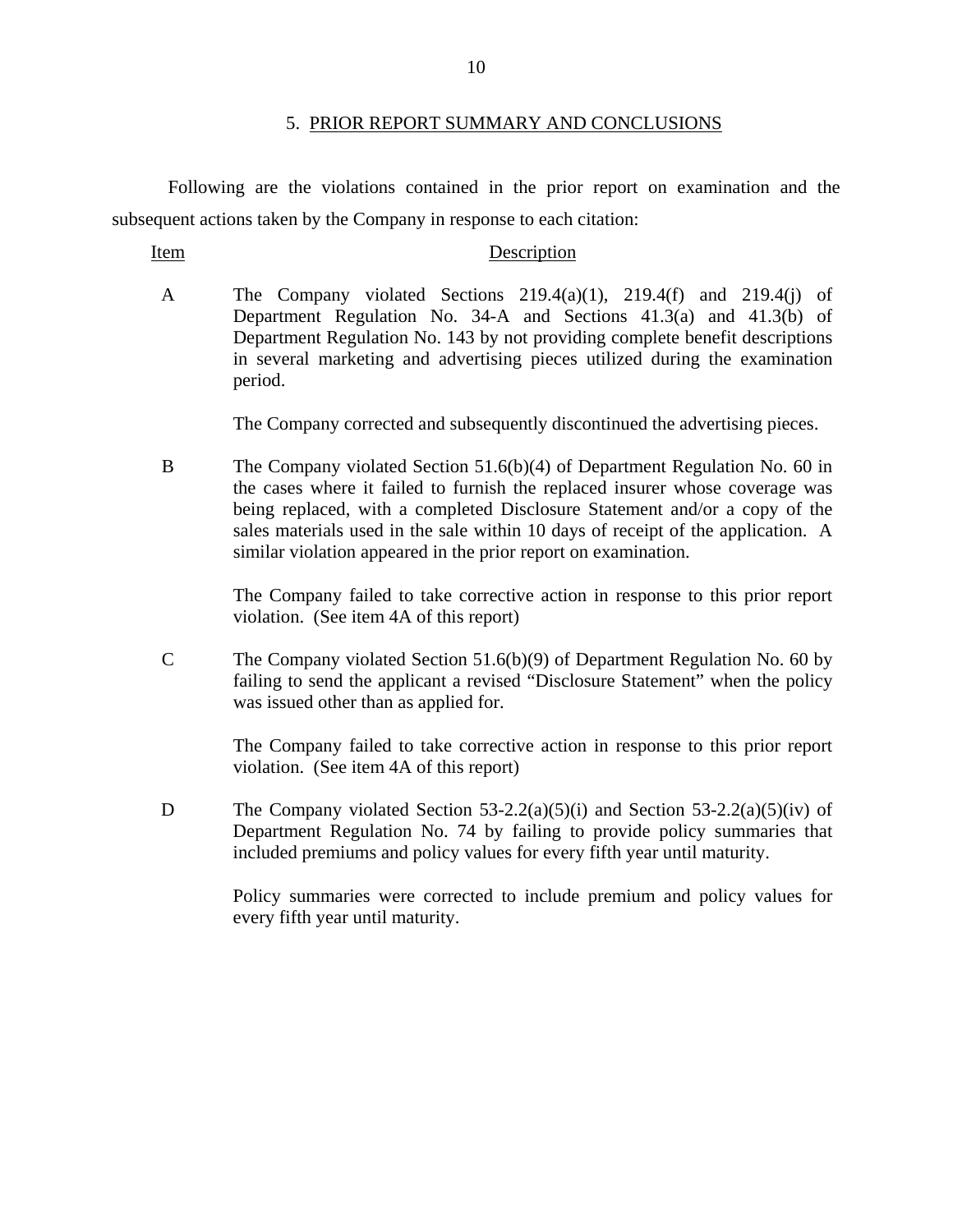E The Company violated Section 53-2.2(a)(5)(vi) of Department Regulation No. 74 by failing to disclose the interest rate assumptions used for the policy values and death benefits shown on the policy summaries.

> Policy summaries were corrected to include the interest rate assumptions used for the policy values and death benefits shown on the policy summaries.

- F The policy form violations revealed during the Department's post approval review of forms approved via the certification process permitted under Department Circular Letter No. 6 (2004) are as follows:
- F.1.a The surrender charges within some of the universal life policies issued at higher ages exceed the maximum limits set forth in Section 4221(n-1) of the New York Insurance Law.

The Company sent a revised schedule of surrender charges to policyholders in October, 2009. New business sold after February 14, 2009 included the correctly calculated surrender charge tables within the policy data pages.

F.2.a The Rider does not provide benefits that meet the definition of "life insurance" under Section 1113(a)(1) of the New York Insurance Law.

> The Company revised the Rider, which was approved by the Department on July 2, 2010.

F.2.b The filing did not contain a written certification by tax counsel indicating that the Rider complies with the Internal Revenue Code, as required by Section 41.8(c) of Department Regulation No. 143.

> The Company revised the Rider, which was approved by the Department on July 2, 2010.

F.2.c The Rider's definition of "Chronically Ill" does not meet the definition at Section  $7702B(c)(2)$  of the Internal Revenue Code and the Rider's benefit for chronic illness does not comply with the limitations of Section  $101(g)(3)$  of the Internal Revenue Code, as required by Section 41.1 of Department Regulation No. 143.

> The Company revised the Rider, which was approved by the Department on July 2, 2010.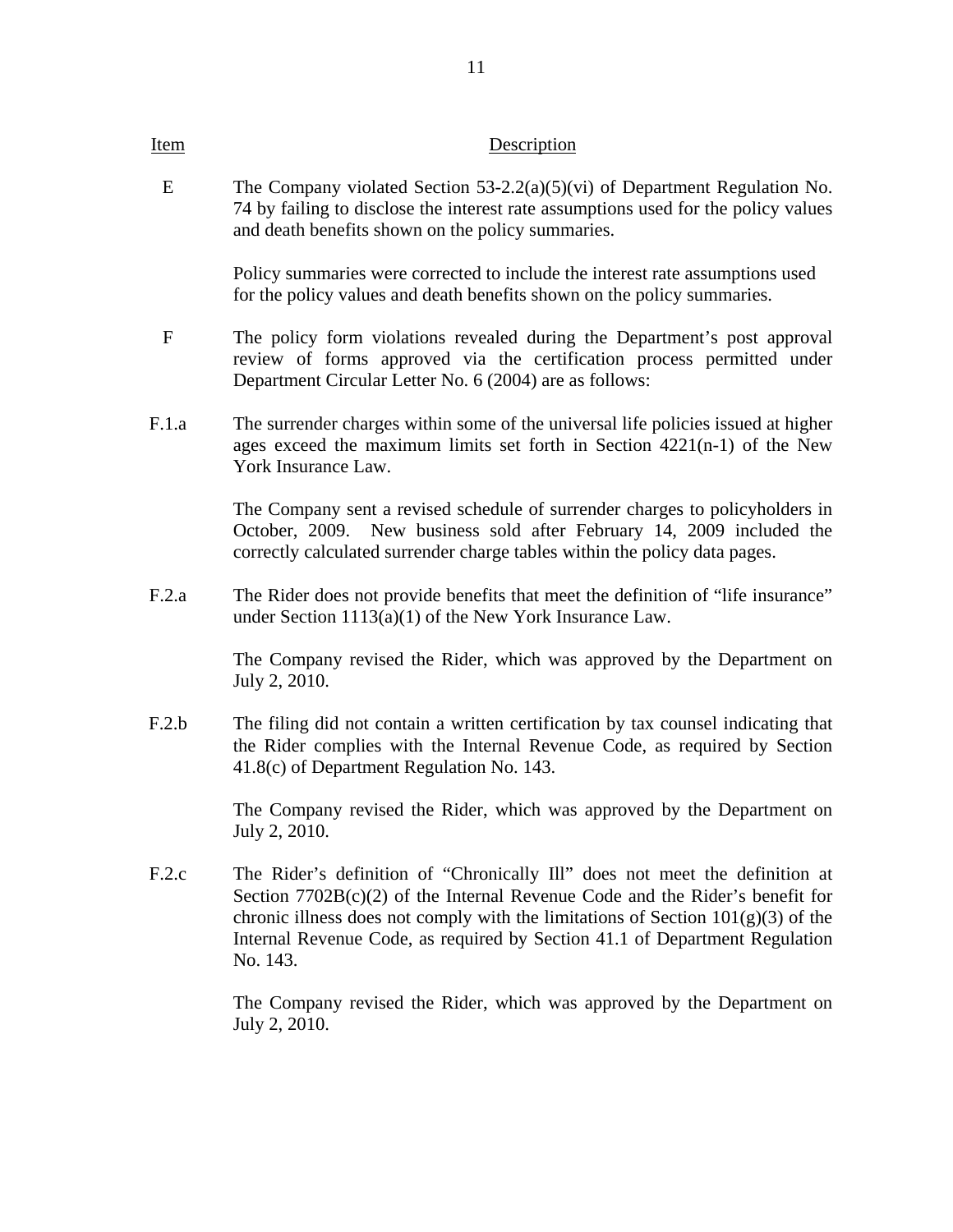F.2.d The Rider's definition of "Chronically Ill" requires confinement to a nursing home for at least 90 consecutive days, conditioning receipt of accelerated death benefits on a nursing home stay, a violation of Section 41.8(g) of Department Regulation No. 143.

> The Company revised the Rider, which was approved by the Department on July 2, 2010.

F.2.e The Rider lacks the disclosure specified in Section 41.8(t)(3) of Department Regulation No. 143, which requires the first page of the policy to display prominently, "Notice to buyer: This policy may not cover all of the costs associated with long term care incurred by the buyer during the period of coverage. The buyer is advised to review carefully all policy limitations."

> The Company revised the Rider, which was approved by the Department on July 2, 2010.

F.2.f The Rider states that the benefit is not available if all or part of the policy's death benefit has been awarded to a former spouse as part of a divorce decree. This exclusion is not among those authorized by Section 41.8(f) of Department Regulation No.143.

> The Company revised the Rider, which was approved by the Department on July 2, 2010.

F.2.g The notice specified in Section 41.4(e)(1) of Department Regulation No. 143, which states, "Receipt of accelerated death benefits may affect eligibility for public assistance programs such as medical assistance (Medicaid), Aid to Families with Dependent Children and Supplemental Security Income. Receipt of accelerated death benefits in periodic payments may be treated differently than receipt in a lump sum. Prior to applying for accelerated death benefits, (policy-owners) (certificate holders) should consult with the appropriate social services agency concerning how receipt will affect the eligibility of the recipient and/or the recipient's spouse or dependents."

> The notice was revised and was subsequently approved by the Department on July 2, 2010.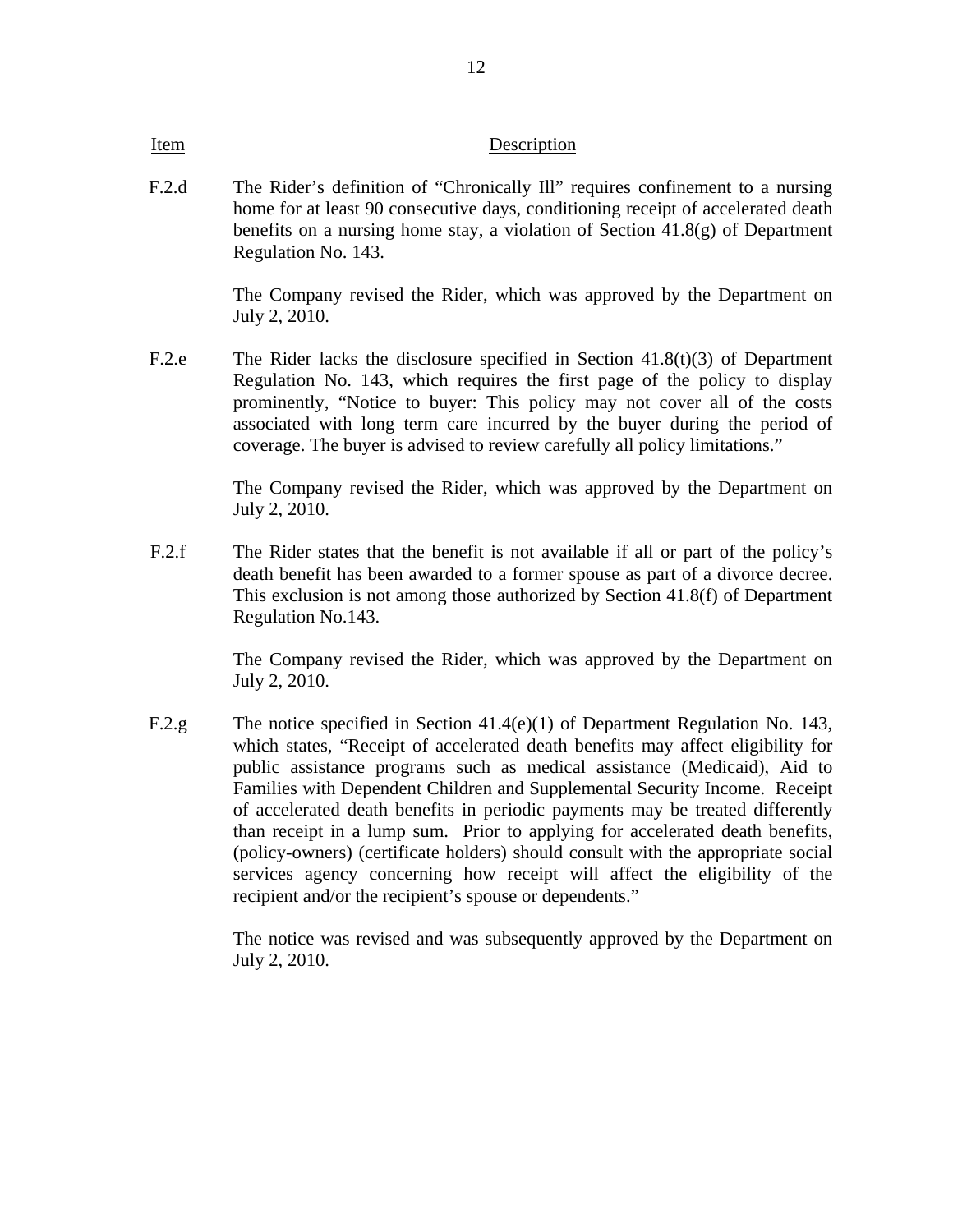F.2.h The notice specified in Section 41.4(e)(2) of Department Regulation No. 143, which states, "Receipt of accelerated death benefits may be taxable. Receipt of accelerated death benefits in periodic payments may be treated differently than receipt in a lump sum. Prior to applying for such benefits, (policyowners) (certificate holders) should seek assistance from a qualified tax advisor."

> The notice was revised and subsequently approved by the Department on July 2, 2010.

F.2.i The statement specified in Section 41.4 (e)(4) of Department Regulation No. 143, which would express that no health care facility, as defined in Section 20 of the Public Health Law can require any person to accelerate payment of a death benefit as a condition of admission to such health care facility or for providing any care in such facility.

> The notice was revised and subsequently approved by the Department on July 2, 2010.

F.2.j The statement specified in Section 41.4(e)(5) of Department Regulation No. 143, which would set forth the remaining death benefits, if any, available to the beneficiary.

> The notice was revised and subsequently approved by the Department on July 2, 2010.

F.2.k The notice specified in Section 41.4(e)(6) of Department Regulation No. 143, which would express that the insurer is prohibited from paying accelerated death benefits to the policy owner or certificate holder for a period of 14 days from the date on which the information specified in subdivision (g) of this section is transmitted in writing to the policy owner or certificate holder.

> The notice was revised and subsequently approved by the Department on July 2, 2010.

F.2.l In accordance with Section 3204(a)(1) of the New York Insurance Law, nothing can be incorporated into a policy by reference unless a copy thereof is endorsed upon or attached to the policy when issued.

> All applicable forms were included in the December 2, 2009 filing and approved by the Department on July 2, 2010.

13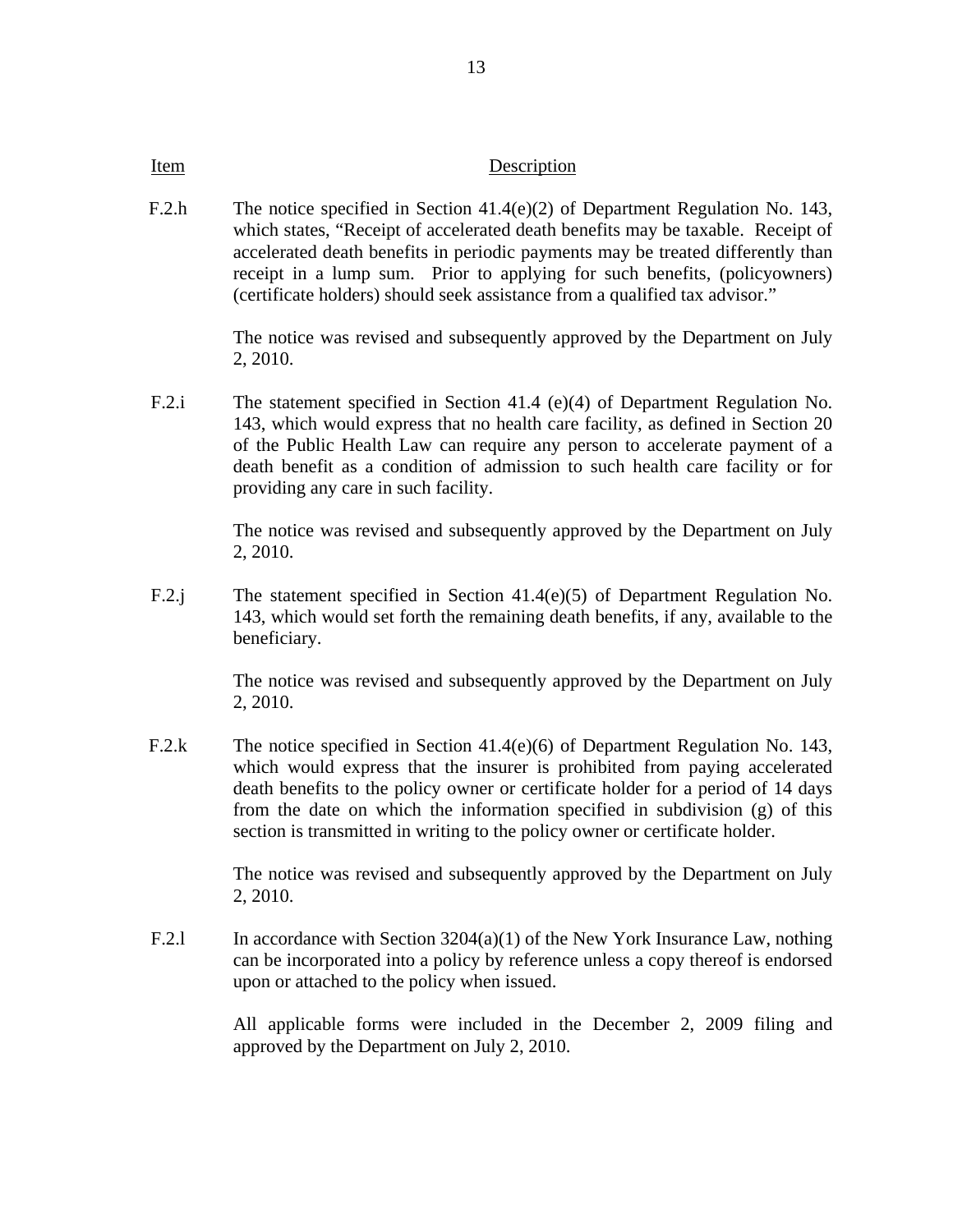F.2.m The illustration specified in Section 41.4(g)(3) of Department Regulation No. 143, which would demonstrate the effect of the acceleration on the policy's face amount, specified amount, death benefit, premium payments, accumulation account, cash value, loan balance, and partial withdrawals.

> The Company revised the illustration to demonstrate the effect of the accelerated death benefit on the policy's face amount, specified amount, death benefit, premium payments, accumulation account, cash value, loan balance, and partial withdrawals. The accelerated death benefit rider illustration was provided with the December 2, 2009 filing to the Department.

F.3.a The application lacks the disclosure specified in Section 41.4(c) of Department Regulation No. 143 which would indicate whether a discount or lien is associated with the acceleration and any administrative charge associated with the exercise of the benefit when (as here) there is no separate premium for the benefit.

> The form was revised and subsequently approved by the Department on July 2, 2010.

F.3.b The questionnaires were not submitted for approval as required by Section 3201(b)(1) of the New York Insurance Law.

> The applicable questionnaires were filed on April 9, 2009 and approved by the Department on April 14, 2009.

F.3.c The GHS was not submitted for approval as required by Section 3201(b)(1) of the New York Insurance Law

> This form was filed on December 2, 2009 and approved by the Department on July 2, 2010.

F.3.d The certification on the GHS does not state that it is "to the best of applicant's knowledge and belief," as required by Circular Letter  $4(V)(B)(2)$  (1963).

> The notice was revised and subsequently approved by the Department on July 2, 2010.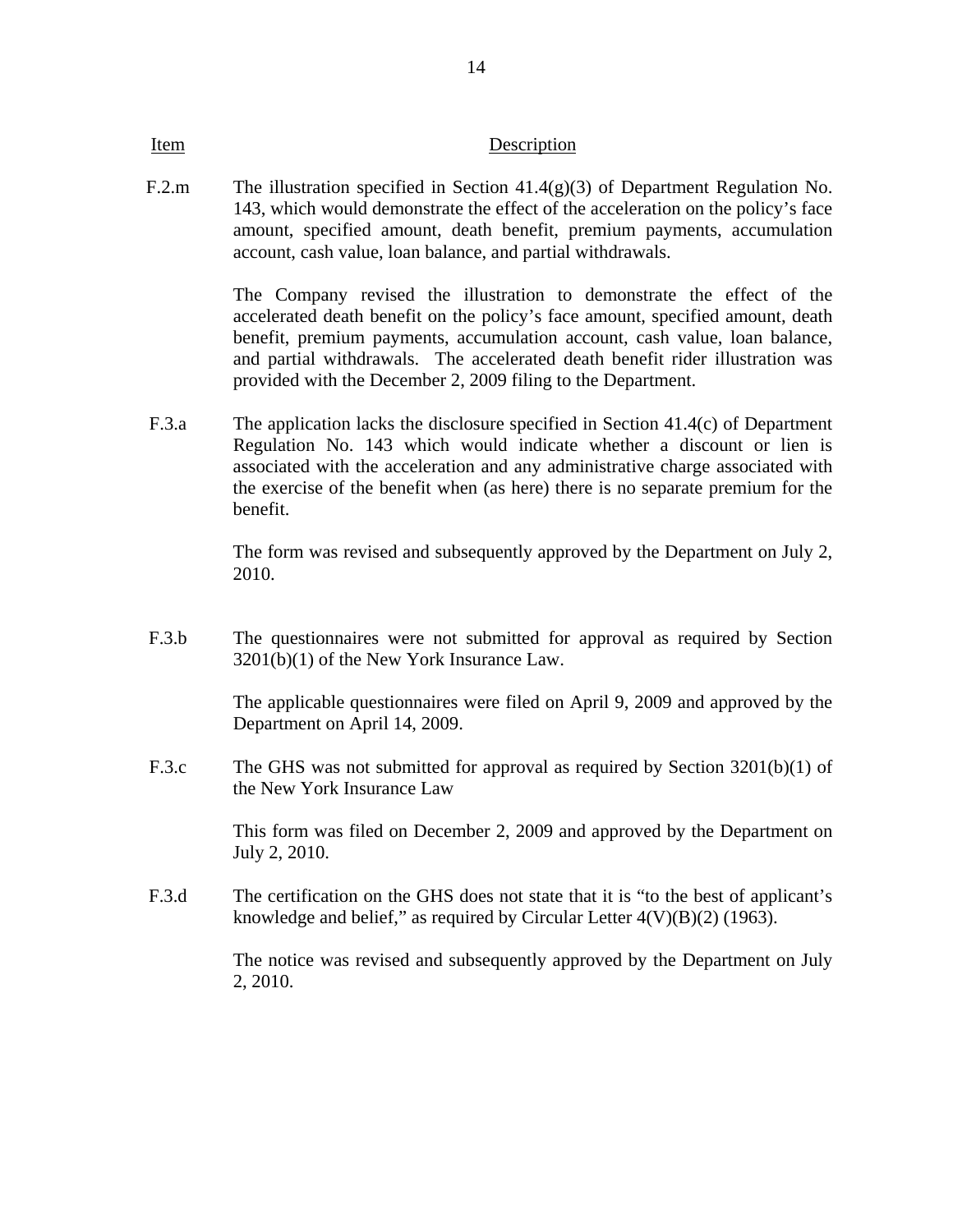F.3.e The certification on the GHS states that incorrect or misleading information would void the policy. Section 3105(b) of the New York Insurance Law provides that the policy could only be avoided if the misrepresentation was material and Section 3203(a)(3) of the New York Insurance Law provides that the policy shall be incontestable after being in force during the life of the insured for a period of two years from its date of issue.

> The notice was revised and subsequently approved by the Department on July 2, 2010.

F.3.f The Conditional Receipt was not submitted for approval as required by Section 3201(b)(1) of the New York Insurance Law.

> The notice was revised and subsequently approved by the Department on July 2, 2010.

F.3.g The Fair Credit Reporting Act Notice was not submitted for approval as required by Section 3201(b)(1) of the New York Insurance Law.

> The notice was filed and subsequently approved by the Department on July 2, 2010.

F.3.h The Medical Information Bureau Notice was not submitted for approval as required by Section 3201(b)(1) of the New York Insurance Law.

> The notice was filed and subsequently approved by the Department on July 2, 2010.

G The Company violated Section  $4223(k)(1)$  of the New York Insurance Law by failing to disclose the death benefit on the annual statement sent to the policyholder.

> The Company failed to take corrective action in response to this prior report violation. (See item 4C of this report)

15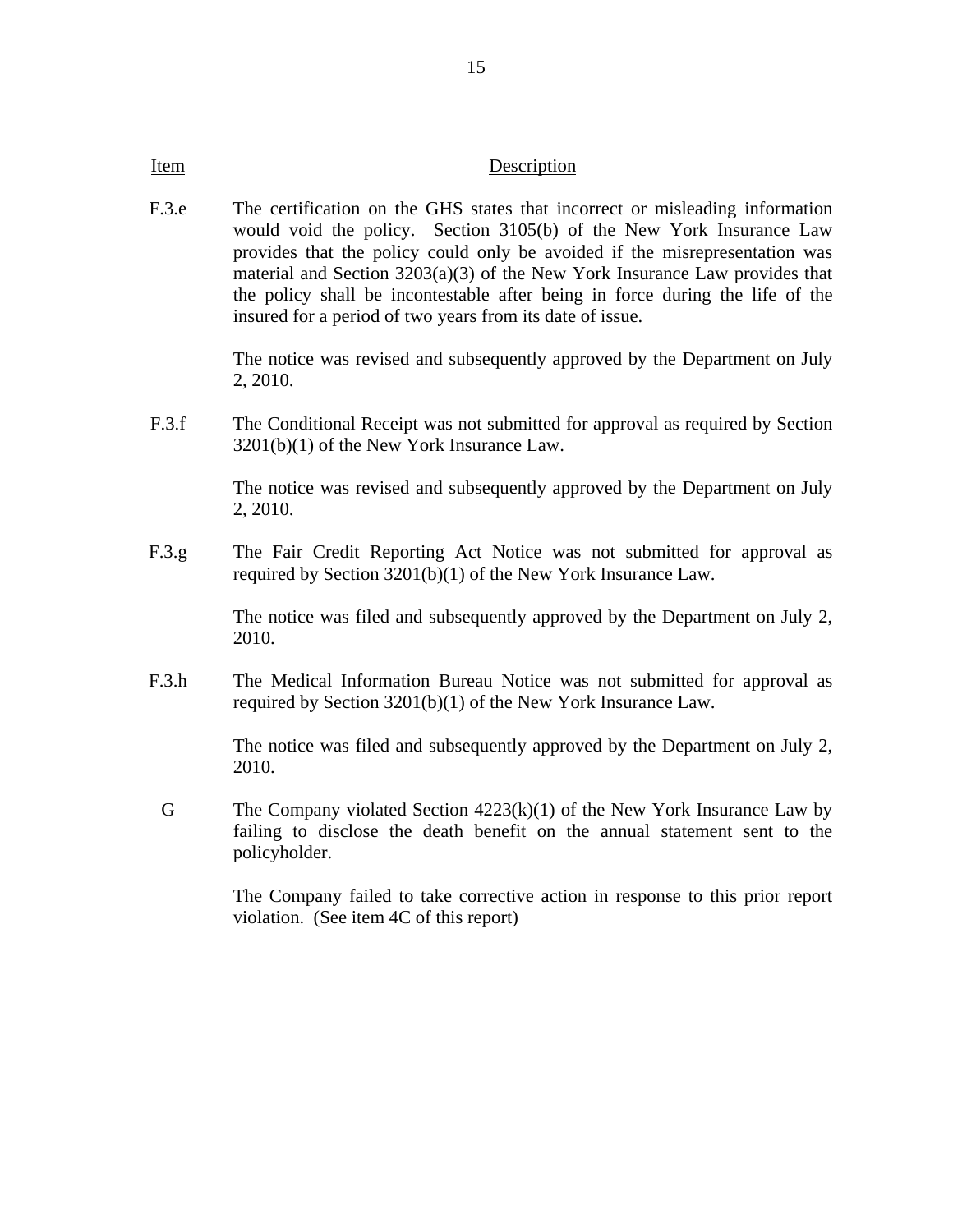#### 6. SUMMARY AND CONCLUSIONS

Following are the violations and recommendations contained in this report:

- A The Company violated Section 51.7(b) of Department Regulation No. 60 by failing to comply with the orderly working of this Regulation in accomplishing its intended purpose in the protection of policyholders and contract holders when they did not conform to the proper sequence of events.
- B The Company violated Section 51.6(b)(4) of Department Regulation No. 60 by failing to furnish the insurer whose coverage was being replaced, with a completed Disclosure Statement and a copy of any proposal, including the sales materials used in the sale of the proposed life insurance policy or annuity contract, within ten days of receipt of the application. A similar violation appeared in the prior report on examination.
- C The Company violated Section 51.6(b)(7) of Department Regulation No. 60, in cases where the required forms did not meet the requirements of the Regulation or were not accurate and the Company failed to, within ten days from the date of receipt of the application, either have the deficiencies corrected or reject the application and so notify the applicant of such rejection and the reason for such rejection.
- D The Company violated Section 51.6(b)(9) of Department Regulation No. 60 by failing to send the applicant a revised "Disclosure Statement" when the policy was issued other than as applied for. A similar violation appeared in the prior report. 7
- E The Company violated Section 3204(d) of the New York Insurance Law when the Company failed to obtain written consent from the applicants when alterations were made to the applications after the issuance of term life policies.
- F The Company violated Section 4223(k)(1) of the New York Insurance Law by failing to disclose the death benefit on the annual statement sent to certain contract holders. 8

#### Description Page No(s).

5

5

7

7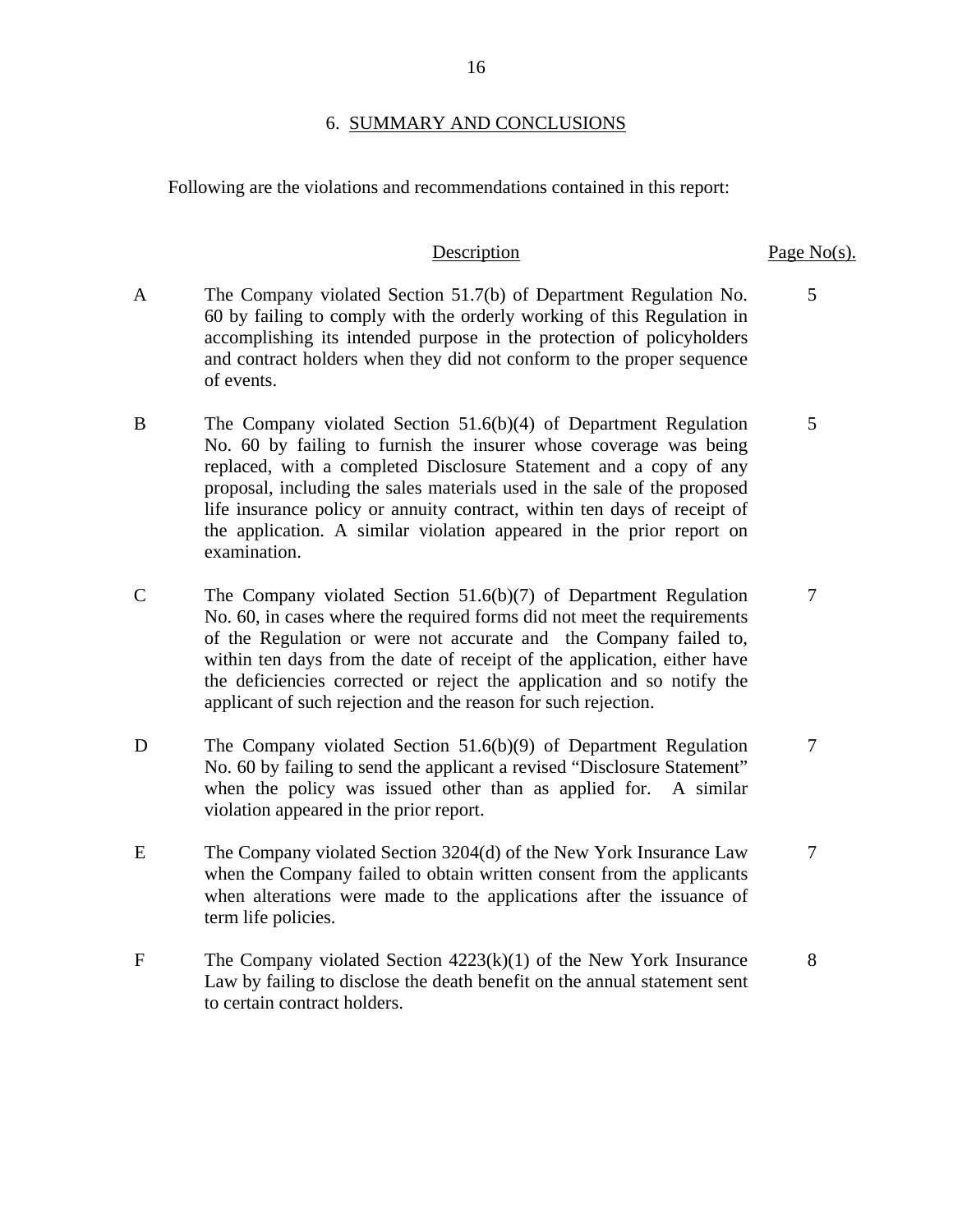| Item | Description                                                                                                                                                                                                                                                                          | Page $No(s)$ . |
|------|--------------------------------------------------------------------------------------------------------------------------------------------------------------------------------------------------------------------------------------------------------------------------------------|----------------|
| G    | The Company violated Section 86.4(d) of Department Regulation No.<br>95 by not placing the fraud warning statement immediately above the<br>space provided for signature of the person executing the claim.                                                                          | 8              |
| H    | The examiner recommends that the Company be clearly identified as the<br>insurer on the Company's claim forms.                                                                                                                                                                       | 9              |
|      | The Company violated Section $3211(b)(2)$ of the New York Insurance<br>Law by disseminating premium due notices that failed to contain the<br>required language that the policy shall terminate or lapse "except as to<br>the right to any cash surrender or nonforfeiture benefit". | 9              |
|      | examiner recommends that the premium due notices be<br>The<br>conspicuously dated in a consistent area on all premium due notices.                                                                                                                                                   | 9              |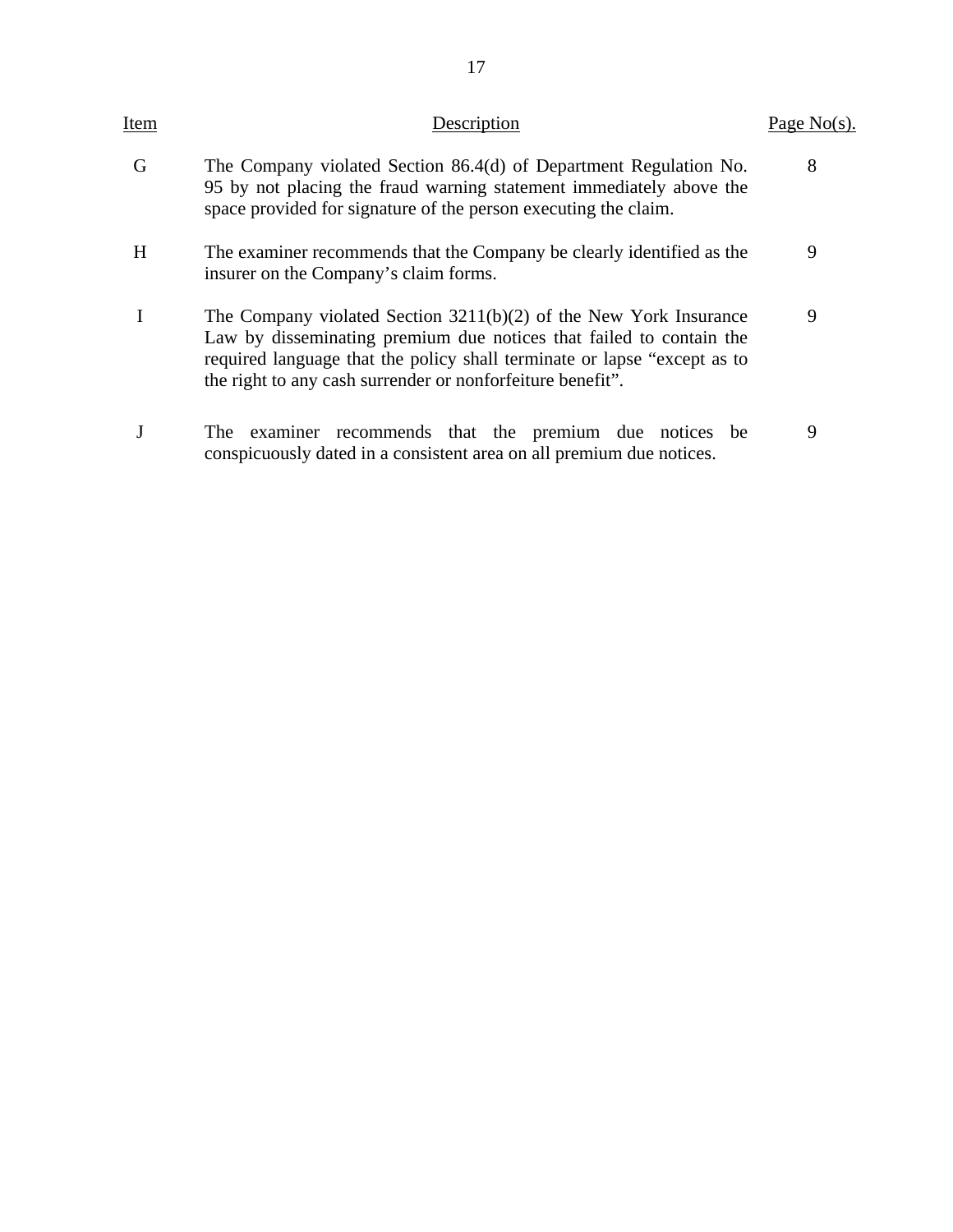Respectfully submitted,

 Ijeoma Ndika Senior Insurance Examiner

# STATE OF NEW YORK )  $)$ SS: COUNTY OF NEW YORK )

Ijeoma Ndika, being duly sworn, deposes and says that the foregoing report, subscribed by her, is true to the best of her knowledge and belief.

Ijeoma Ndika

Subscribed and sworn to before me

this day of